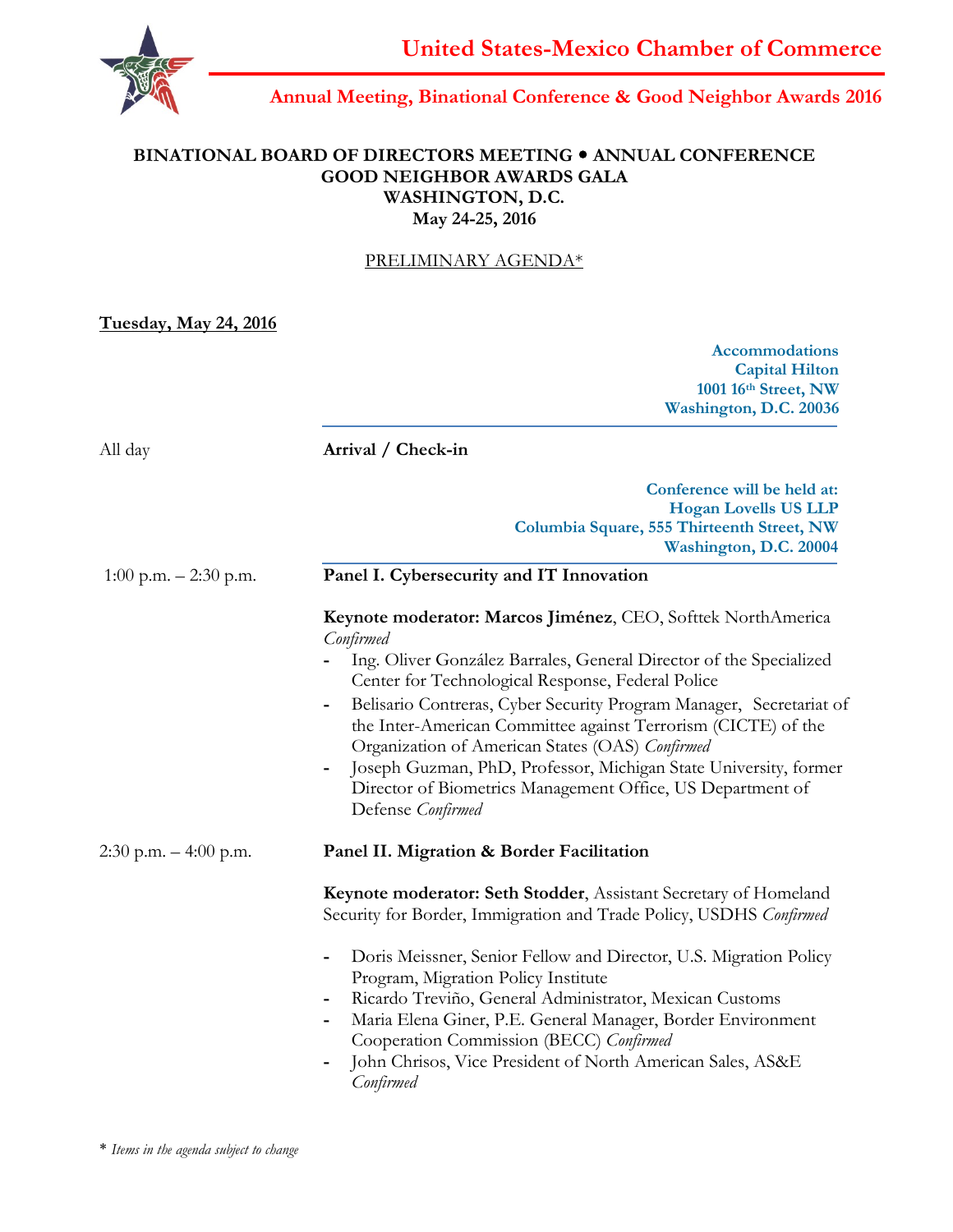

### **Annual Meeting, Binational Conference & Good Neighbor Awards 2016**

**Congressional eception will be held at: U.S. House of Representatives Rayburn House Office Building 50 Independence Avenue SW, 2nd Floor, Room 2233 Washington, D.C. 20515 Tuesday, May 24, 2016** 5:00 p.m. – 7:00 p.m. **Congressional Reception** Hosted by Congressman Pete Sessions (TX-32), Chairman House Committee on Rules Congressman Henry Cuellar (TX-28), Congressman Michael McCaul (TX-10), and Congressman Duncan D. Hunter (CA-52)

#### **Wednesday, May 25, 2016**

**Conferences will be held at: Hogan Lovells US LLP Columbia Square, 555 Thirteenth Street, NW Washington, D.C. 20004**

| $8:00$ a.m. $-10:00$ a.m. | Breakfast.                                                                                             |
|---------------------------|--------------------------------------------------------------------------------------------------------|
|                           | Panel III. Supply Chain, Logistics, Transportation &<br>Infrastructure                                 |
|                           | $\mathbf{V}$ , $\mathbf{1}$ , $\mathbf{I}$ , $\mathbf{V}$ , $\mathbf{V}$ , $\mathbf{V}$ , $\mathbf{V}$ |

**Keynote moderator: José Zozaya**, President, General Manager and Executive Representative *Confirmed*

- **-** Bill Cusack, Global Solution Manager Manufacturing / T&L, Zebra Technologies Corp. *Confirmed*
- **-** Eugenio Sevilla-Sacasa, Vice Chairman and General Director of Latin America, Ryder Systems Int.
- **-** Cate Luzio, Managing Director, Global Head of Client Coverage, Multinational Corporate Banking, HSBC *Confirmed*
- **-** Amb. Juan Sosa, Consul General of Panamá in Houston *Confirmed*